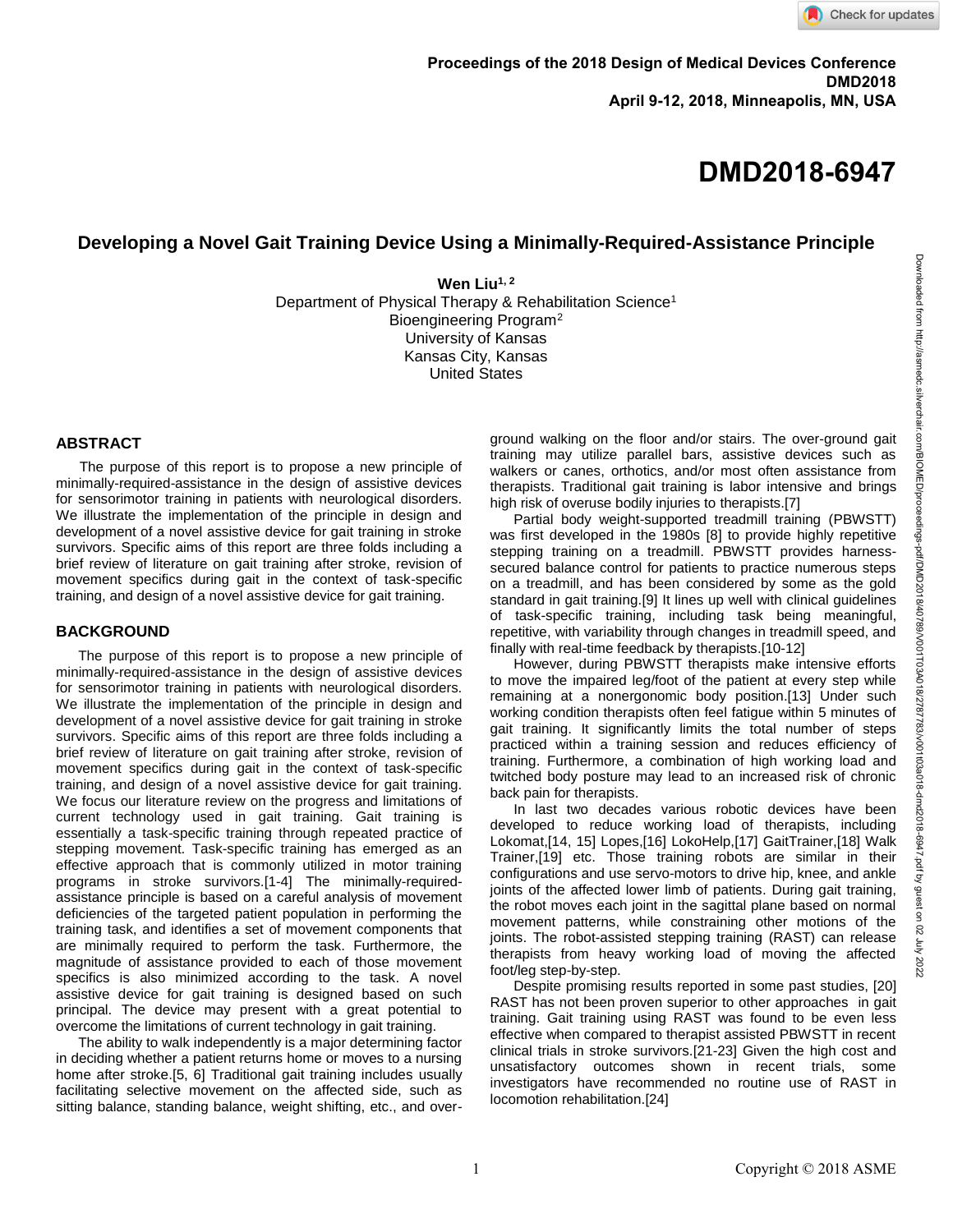Combining opinions from field experts [21, 25] with recent findings in motor learning research, limitations of the current RAST may include the following. (1) Excessive physical control/guidance on leg/foot motions provided by a robot may limit active involvement of the patient during gait training.[25] In a mouse study, better recovery of locomotion was achieved using a training paradigm of "assist-as-needed" rather than a fixed training paradigm.[26] (2) Sensory inputs generated during gait training play an important role. For instance, the level of hindlimb loading provided to a spinally transected rat strongly influenced the quantity and quality of stepping.[27] Physical interactions between the robot and lower limb generate proprioceptive and tactile sensory inputs that are unwanted sensory disturbances for gait training when the impaired foot/leg is moved by a robot. Improper sensory inputs do not benefit motor recovery.[28] (3) Introducing variability and engaging the subjects in trial-error process is beneficial because variability in stepping training can enhance motor recovery in animals after a spinal cord injury.[29, 30] The guided foot/leg movements in RAST allow neither movement errors nor corrective action by the patient. Simple repetition of movement without active correction of errors does not lead to cortical remodeling.[31, 32] (4) The current RAST brings unnecessary movement constraints to the foot, pelvis, or upper limb that may also impair motor learning.[21]

## **RE-DEFINE SPECIFICS OF MOVEMENT PATTERNS IN THE TASK-SPECIFIC TRAINING**

 Although not explicitly stated, the movement pattern of the affected lower limb in current RAST protocols follow a normal gait pattern. The training robot moves the affected leg/foot according to a normal gait pattern when a stroke survivor is either unable to make forward steps or presenting with movement deficiencies. Movement deficiencies during walking after stroke may include limited thigh lift or hip rotation due to hip muscle weakness, diminished/limited ankle dorsiflexion (drop-foot) due to a combination of spasticity of plantar flexors and weakness of dorsiflexors, lack of hip and knee extension in the middle of stance phase, reduced ankle plantarflexion after heel strike, etc.[33] For stroke survivors who are either non-ambulatory or walking with multiple deficiencies, movement pattern of the affected leg/foot depends entirely or primarily on the type, number, and amount of assistances provided during walking. There are nine degrees of freedom in hip, knee, and ankle joints at the affected lower limb. A gait cycle can be further divided into stance and swing phases. A typical stroke survivor may show movement deficiencies in all nine degrees of freedom and during both stance and swing phases. If we define the normal movement pattern to be the movement specifics of RAST, the robot would have to provide assistances for all movement deficiencies. However, as we have already known, assistances provided by a robot for all movements at lower limb during gait training may in fact hinder the motor learning and functional recovery. The question is whether a deviation from normal gait pattern may be better for motor learning and functional recovery in gait training after stroke.

 In revising movement specifics of gait training, we identify that two movements of lower limb are critical: hip flexion starting at the end of stance phase through the swing phase and ankle dorsiflexion starting at the end of stance phase for the first half of swing phase. Hip flexion during swing phase is essential for making forward step. Ankle dorsiflexion is critical for clearing off

the foot from hitting the floor and preventing maladaptive circumvent walking pattern in stroke survivors with spasticity in ankle extensor muscles. We consider that other movement deficiencies in the affected lower limb are not critical for performing step movement. We believe that when assistances are provided for hip flexion and ankle dorsiflexion during swing phase, stroke survivors can practice forward stepping repeatedly on a treadmill and are given a chance to learn and improve their movement from their own errors. Furthermore, the magnitude of assistance for each of two critical movements can be minimized according to the level of movement deficiencies of the individual stroke survivor. Under such strategy, only the minimal number of assistances with minimized magnitudes for completing the forward stepping are provided. Obviously, the resultant movement pattern, when only the hip flexion and ankle dorsiflexion during swing phase are assisted, may show multiple remaining deficiencies. Those remaining movement deficiencies, and consequently movement errors may be in fact beneficial for motor learning.

 Benefits of the revised movement specifics in RAST include the following. First, the patient will have to learn to control many aspects of walking without any assistance, and therefore encourage them to be actively engaged in training activities. Second, the resultant imperfect stepping motions would in fact provide an opportunity for trial-error learning throughout gait training. Patients can learn from their own errors and results of their corrections. Third, the minimized number of assistances can also minimize sensory disturbance. Finally, by using the strategy of minimally-required-assistance, there will be no unnecessary movement constraints introduced.

The strategy of minimally-required-assistance is similar to a<br>ning paradigm of "assist-as-needed". Experienced training paradigm of "assist-as-needed". rehabilitation therapists have advocated the assist-as-needed paradigm, which refers to the principle of helping a patient to perform a movement with a minimal amount of manual assistance.[34] Past studies reported positive results by implementing the assist-as-needed paradigm in various ways in animal and human studies.[26, 35-38] A study compared outcomes of lower limb movement between robot-assisted training and therapist's assistance as needed.[23] The result showed significant improvement in the consistency of intra-limb movements of the impaired lower limb in the group received therapist assistance, but not in the group with robot assisted training. However, majority of past studies using the "assist-asneeded" paradigm have tried minimizing only the magnitude of assistive forces. It has been unclear in past studies about how to define the "need" and whether assistances needed for all movement deficiencies. Our proposal of a principle of minimallyrequired-assistance makes a step forward. It first requires a careful analysis of movement deficiencies of walking in stroke survivors and follows by a clear definition of movement specifics of stepping task, under which minimally required assistances are identified. The resultant motions of affected lower limb may still show multiple movement deficits. In case of gait training, for instance, assistances are provided only to hip flexion and ankle dorsiflexion during the swing phase. Other movement deficits will remain, which in fact may benefit motor leaning and functional recovery.

# **THE DESIGN OF A NOVEL ASSISTIVE DEVICE FOR GAIT TRAINING**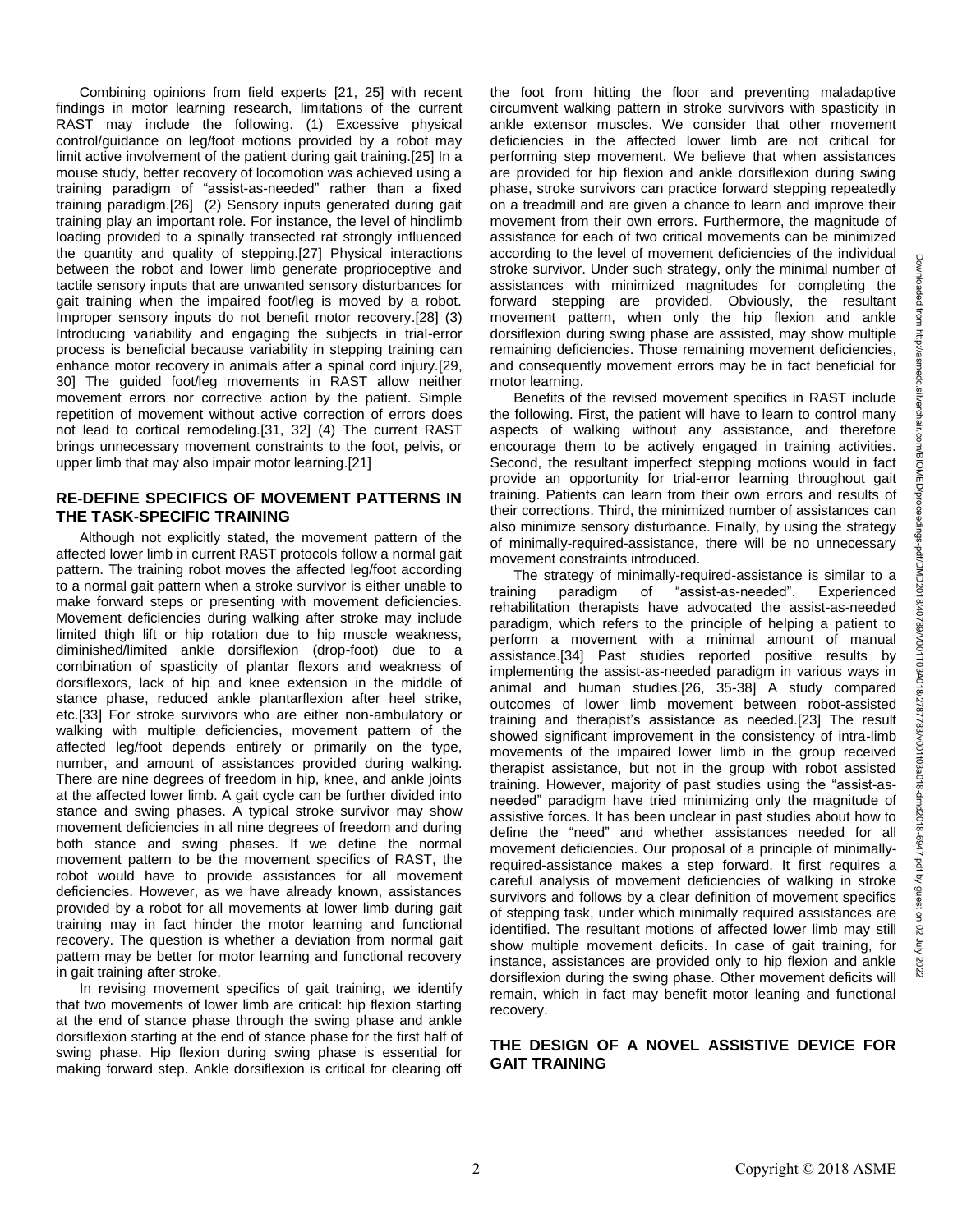To implement the principle of minimally-required-assistance, we use pulling cables in the design of an assistive device that provides assistive forces for hip flexion and ankle dorsiflexion

starting at the end of stance phase for the affected leg/foot (right figure). The pulling cable is flexible, low-cost, and light weighted. More importantly, the pulling cable allows a patient to move the affected lower limb faster than the motion of the cable without encountering any movement constraint. In



addition, therapists can further engage the patient in actively learning to control hip flexion and ankle dorsiflexion by slowing down the motion of the pulling cable. The training device will impose no constraints to motions of trunk, pelvis, or upper limbs. There is no sensory disturbance in using the device, only the sensation of pressure on the thigh and forefoot where the pulling cables is attached. Those pressure sensations may in fact serve as sensory cues to initiate hip rotation or ankle dorsiflexion. Wu et al (2011) designed a gait training device using pulling cables. [39] A key difference from our device is that their cables pull on the ankle/foot directly. The human natural walking is primarily driven by muscles around hip and knee joints. A direct pulling on the ankle/foot may generate unnatural motions in the lower limb. The sensory disturbance would be significant due to a direct pulling on the ankle/foot.

 The two pulling cables can be further combined into one cable because hip flexion and ankle dorsiflexion occur simultaneously at the end of stance phase. A cable can pull both



hip flexion and ankle dorsiflexion at the end of stance phase (left figure). Specifically, a brace that wraps around the upper leg is secured using Velcro straps. The pulling cable wraps around a wheel fixed at the front of the thigh brace, goes

through a fixed pulley anchor, and connects at one end to a handle that a therapist can pull on. The other end of the cable goes through a spherical joint and connects to a foot strap. The foot strap is placed around the forefoot of the affected limb. The pulley is anchored to the treadmill. A therapist can pull the cable to assist the stroke survivor with toe-lift and hip flexion during the swing phase in a gait cycle. After initial pulling, ankle dorsiflexion

will be held in place by a stop nut throughout the swing phase. We have developed a prototype of the gait training device and are currently conduct a feasibility study of the manually operated device in a clinical setting (right figure). Using the assistive device, the therapist



can sit comfortably at an ergonomic body posture to pull the cable.



 We have also developed a prototype of the automated gait training device using a servomotor and controller (left figure). The servomotor pulls and release the cable according to the angular movement profile of the

hip joint at swing phase during gait. This will free a therapist from manually pulling the cable. A graphic user interface allows the therapist to adjust several variables including when to pull and/or release the cable, magnitude and rate of assistive forces, etc. The design of the control system is a challenge task. We plan to further improve function and performance of the automated device by implementing machine learning strategies into the control system.

#### **SUMMARY**

In this report, the recent progress in gait training after stroke, especially on the use of RAST, is briefly reviewed with a focus on a dilemma that recent randomized clinical trials did not support the use of RAST. The walking pattern after stroke depends strongly on the assistance provided for the affected leg/foot during walking. Normal walking pattern is implicitly assumed in current RAST protocol as movement specifics of stepping task. We carefully analyze movement deficiencies of the affected lower limb after stroke and re-define a set of movement specifics according to the minimally-required-assistance principle proposed here in the first time. In case of gait training for stroke survivors, the assistances are applied only to hip flexion and ankle dorsiflexion at the swing phase of a gait cycle. We have developed a novel assistive device for gait training. The same principle may be applied to the design of assistive device for other tasks or neurological diseases.

#### **REFERENCES**

- 1. Fisher, B.E. and K.J. Sullivan, *Activity-dependent factors affecting poststroke functional outcomes.* Top Stroke Rehabil, 2001. **8**(3): p. 31-44.
- 2. Winstein, C.J., et al., *A randomized controlled comparison of upper-extremity rehabilitation strategies in acute stroke: A pilot study of immediate and long-term outcomes.* Arch Phys Med Rehabil, 2004. **85**(4): p. 620-8.
- 3. Wolf, S.L., et al., *The EXCITE trial: attributes of the Wolf Motor Function Test in patients with subacute stroke.* Neurorehabil Neural Repair, 2005. **19**(3): p. 194-205.
- 4. Hubbard, I.J., et al., *Task-specific training: evidence for and translation to clinical practice.* Occup Ther Int, 2009. **16**(3-4): p. 175-89.
- 5. Ada, L., C.M. Dean, and M.E. Morris, *Supported treadmill training to establish walking in non-ambulatory patients early after stroke.* BMC Neurol, 2007. **7**: p. 29.
- 6. Ada, L., et al., *Randomized trial of treadmill walking with body weight support to establish walking in subacute stroke: the MOBILISE trial.* Stroke, 2010. **41**(6): p. 1237-42.
- 7. Rockefeller, K., *Using technology to promote safe patient handling and rehabilitation.* Rehabil Nurs, 2008. **33**(1): p. 3- 9.
- 8. Barbeau, H., M. Wainberg, and L. Finch, *Description and application of a system for locomotor rehabilitation.* Med Biol Eng Comput, 1987. **25**(3): p. 341-4.
- 9. Shumway-Cook, M. and A. Woollacott, *Motor Control: Theory and Practical Applications*. 1995, Baltimore, MD: Williams & Wilkins.
- 10. Krakauer, J.W., *Motor learning: its relevance to stroke recovery and neurorehabilitation.* Current opinion in neurology, 2006. **19**(1): p. 84.
- 11. Bayona, N.A., et al., *The role of task-specific training in rehabilitation therapies.* Top Stroke Rehabil, 2005. **12**(3): p. 58-65.